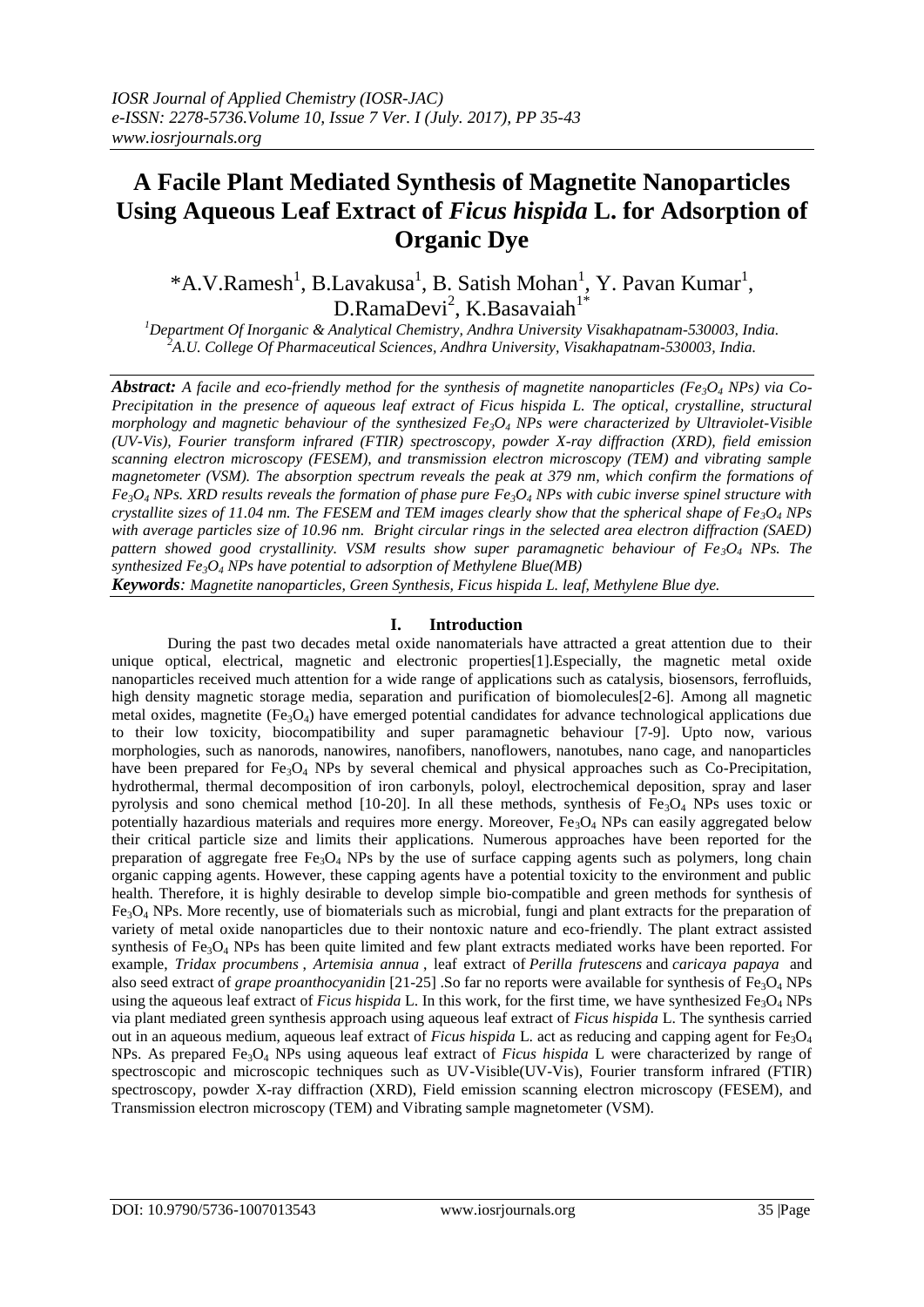# **2.1 Materials**

**II. Experimental**

Analytical grade Iron  $(II)$  sulfate hepta hydrate (FeSO<sub>4</sub>.7H<sub>2</sub>O), Iron  $(III)$  chloride hexa hydrate  $(FeCl<sub>3</sub>.6H<sub>2</sub>O)$ , NH<sub>3</sub>, Methylene blue were purchased from Merck, India and used without further purification. The leaves of *Ficus hispida* L. were collected from forest of Chintapalli, Andhra Pradesh, India. Milli-Q water was used throughout the synthesis process.

# **2.2 Preparation of plant extract**

The fresh leaves of *Ficus hispida* L. washed thoroughly with running tap water and followed by Milli-Q water to remove the dust, adhering soil and the leaves were dried under shade for 15 days and make powdered using blender. The extract was prepared by dissolving 5 grams of leaf powder in 100 ml of Milli-Q water and boiled at 60 <sup>o</sup>C for 20 min. Then the aqueous leaf extract was filtered through the Whatman NO.1 filter paper to separate out the broth and the filtrate was stored at 4  $^{\circ}$ C for the preparation of Fe<sub>3</sub>O<sub>4</sub> NPs.

# **2.3 Synthesis of Fe3O<sup>4</sup> NPs**

 $Fe<sub>3</sub>O<sub>4</sub>$  NPs were synthesized based on co-precipitation method in the presence of aqueous leaf extract of *Ficus hispida* L. as a capping agent. In a typical synthesis, 2:1 molar ratio of FeCl<sub>3</sub>.6H<sub>2</sub>O (0.11 g) and FeSO4.7H2O (0.556 g) were dissolved in a 85 mL Milli-Q water under ultrasonication in a 250 mL Erlenmeyer flask at room temperature. Then the reaction was allowed for 60 minutes to proceeded at  $80^{\circ}$ Cwith constant stirring under nitrogen atmosphere .Then, 10 mL of 5 % aqueous leaf extract of *Ficus hispida* L. was quickly added in to the above reaction mixture and 5 mL of 25% NH<sub>3</sub> was added drop wise to the reaction mixture to adjust the pH = 10. The formation of Fe<sub>3</sub>O<sub>4</sub>NPs was marked by the appearance of a black precipitate, and the Fe3O4NPs were separated by centrifuging at 5000 rpm. The product was washed periodically with Milli-Q water and ethanol and then dried in the vacuum at room temperature.

## **2.4 Characterization**

The absorption spectra of as prepared  $Fe<sub>3</sub>O<sub>4</sub>NPs$  were recorded using a Shimadzu (2450 – SHIMADZU) spectrometer. Fourier transform-infrared (FTIR) spectra were recorded in the range of 4000-400 cm<sup>-1</sup> with a SHIMADZU-IR PRESTIGE-2 Spectrometer. Powder samples were mixed thoroughly with potassium bromide (KBr) and pressed into thin pellets. The powder X-ray diffraction (XRD) patterns were obtained by PANalytical X'pert pro diffractometer at 0.02 degree/sec scan rate with Cu-k $\alpha_1$  radiation (1.5406) A<sup>0</sup>, 45 kV, 40 mA).Morphology of Fe<sub>3</sub>O<sub>4</sub>NPs was investigated by using FESEM (FESEM, Zeiss Ultra-60) equipped with X-ray energy dispersive spectroscopy (EDS). TEM images were obtained (TEM model FEI Technai 20 U Twin) at an accelerating voltage of 120 and 200 kV.The room temperature magnetization of  $Fe<sub>3</sub>O<sub>4</sub>NPsw$ as measured using vibrating sample magnetometer (VSM Lakeshore 665, USA).

## **2.5 Batch mode adsorption studies**

Batch adsorption efficiency of synthesized  $Fe<sub>3</sub>O<sub>4</sub>$  NPs experiments was carried out at room temperature (300 K) using Methylene Blue as a model water pollutant. Typically, 50 mg of Fe<sub>3</sub>O<sub>4</sub>NPs was mixed with 50 mL of known concentration of dye solution. The solution pH was adjusted by HCl (0.1 M) or NaOH (0.1 M). The flasks were stirred for the specified time period and sample from each flask was withdrawn at the desired time of reaction. The synthesized  $Fe<sub>3</sub>O<sub>4</sub>NPs$  were recovered by an external magnet. The residual dye concentration was determined by UV-Visible spectrophotometer by measuring the absorbance at a wavelength of maximum ( $\lambda_{\text{max}}$ = 664 nm) absorbance of MB. The amount of adsorbed MB (q) onto synthesized Fe<sub>3</sub>O<sub>4</sub> NPs was expressed in mg of dye per gram of  $Fe<sub>3</sub>O<sub>4</sub>NPs$ , as shown in the Eq. (1):

$$
q = (C_0 - C)^* V/m
$$
 (1)

Where q is adsorption capacity of MB in  $(mg.g^{-1})$  at time t,  $C_0$  represents the initial MB concentration in mg.L<sup>-1</sup>, C is the concentration of MB in mg/L after adsorption at a time't', V is the volume of MB solution in L, and m is the mass of synthesized Fe<sub>3</sub>O<sub>4</sub> NPs in grams. The adsorption phenomenon was evaluated by adsorption isotherms and kinetic models

# **III. Result And Discussion**

Fe<sub>3</sub>O<sub>4</sub> NPs were prepared via co-precipitation method by adding a base (25% NH<sub>3</sub>) to an aqueous mixture of Fe3+ and Fe2+ salts at a 2:1 molar ratio in presence of the aqueous leaf extract of *Ficus hispida* L. The phytochemicals present in the aqueous leaf extract of *Ficus hispida* L. are responsible for the formation of Fe<sub>3</sub>O<sub>4</sub> NPs. After addition of 25%  $NH_3$  and stirring the reaction mixture for 1 h, the colour of the reaction mixture of Fe<sup>2+</sup> and Fe<sup>+3</sup> salts and aqueous leaf extract of *Ficus hispida* L. turned from light rose red to black, which indicates the formation of Fe<sub>3</sub>O<sub>4</sub> NPs. The UV-Vis absorption spectra of synthesized Fe<sub>3</sub>O<sub>4</sub> NPs and aqueous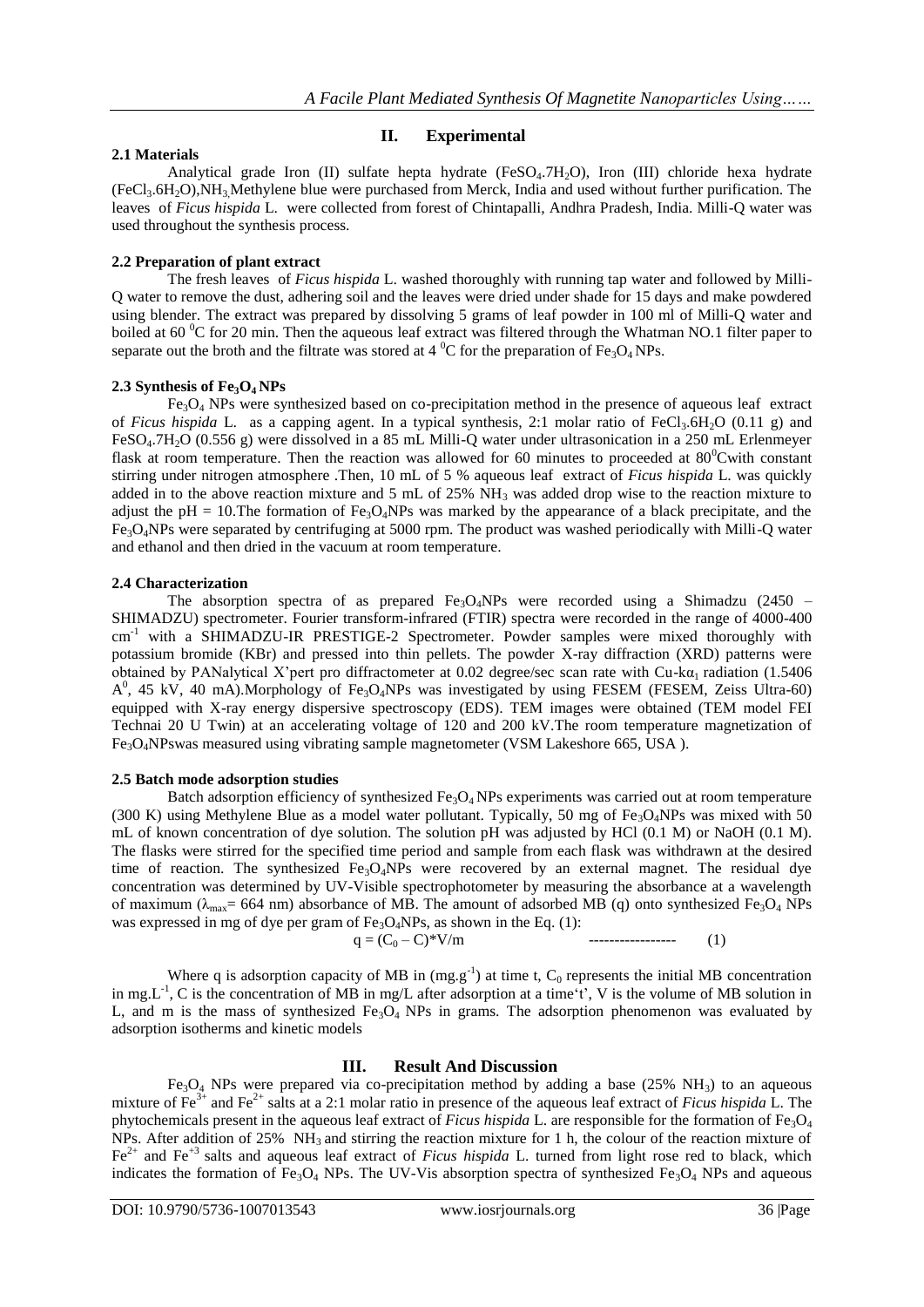leaf extract of *Ficus hispida* L. were depicted in Fig 2. The aqueous leaf extract of *Ficus hispida* L. has a strong absorption bands at 235 and 265 nm which are attributed to the presence of terpenoids, alkaloids, phenolic acid, flavoniod, tannins and carbohydrates in aqueous extract. The characteristic absorption band at 379 nm indicates the formation of Fe<sub>3</sub>O<sub>4</sub> NPs which is primarily due to the absorption and scattering of light by Fe<sub>3</sub>O<sub>4</sub> NPs. Moreover, the absence of the leaf extract peak of *Ficus hispida* L. at 235 and 265 nm in the Fe<sub>3</sub>O<sub>4</sub> NPs spectrum clearly indicates terpenoids, alkaloids, phenolic acid, flavoniod, tannins and carbohydrates phytochemicals act as reducing and capping agent for synthesis of  $Fe<sub>3</sub>O<sub>4</sub>$  NPs.



**Fig. 1** Images of of *Ficus hispida* L plant

The plant *Ficus hispida* L. belongs to the Moraceae family and its leaves used as an indigenous traditional medicine [26]. The extracts of all parts of the plant have been reported to be antidysenteric and to have activity against jaundice, hypoglycemic activity,antidiabetic activity and hemorrhage [27-29]. Leaf extract of *Ficus hispida* L. contains alkaloids, carbohydrates, proteins, amino acids, sterols, phenols, flavonoids, glycosides, saponins, and terpenes. Phytochemicals present in leaf extract of *Ficus Hispida* L. can used as reducing and capping agent for the formation of magnetite nanoparticles.

## **3.1 UV-Vis, XRD Characterization of as prepared Fe3O<sup>4</sup> NPs**

The UV-Vis absorption spectra of both aqueous leaf extract of *Ficus hispida* L. and synthesized Fe3O<sup>4</sup> NPs were depicted in Fig 2. The characteristic absorption peak observed at 379 nm which indicates the formation of  $Fe<sub>3</sub>O<sub>4</sub>$  NPs. As the concentration of bark extract increases, the absorption intensity of synthesized  $Fe<sub>3</sub>O<sub>4</sub>$  NPs also increases.



**Fig .2** The UV–vis spectra of 5 % aqueous leaf extract of *Ficus hispida* L. and  $Fe<sub>3</sub>O<sub>4</sub>$  NPs synthesized using 5% aqueous leaf extract of *Ficus hispida* L. **.** at 350 K, and  $P<sup>H</sup> = 10$  respectively.

The crystalline nature of Fe<sub>3</sub>O<sub>4</sub> NPs was confirmed using powder XRD. The XRD pattern of Fe<sub>3</sub>O<sub>4</sub> NPs synthesized using aqueous leaf extract of *Ficus hispida* L. was shown in Fig 3. The Bragg reflection peaks were observed at 2θ values of 30.19, 35.736, 43.40,53.8, 57.37,62.93,74.7 which could be indexed to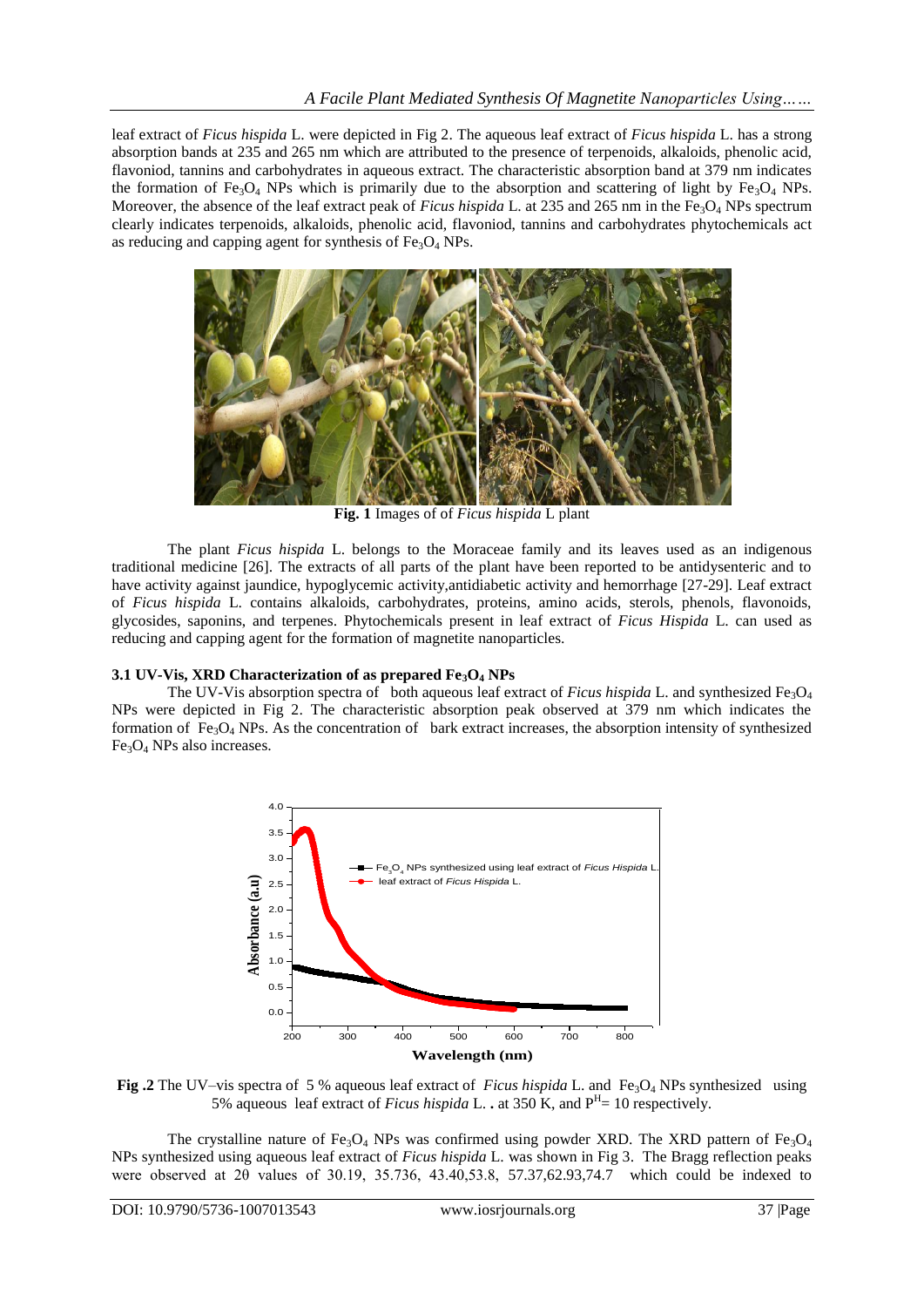$(220),(311)$ ,  $(400)$ ,  $(422),(511)$ ,  $(440)$  and  $(533)$  planes of inverse cubic spinel phase of pure Fe<sub>3</sub>O<sub>4</sub> NPs (JCPDS 19-0629). The intense reflection at (311) plane in contrast to the other of planes may specify the growth direction of the nanocrystals.

The average crystallite sizes of the  $Fe<sub>3</sub>O<sub>4</sub>NPs$  were estimated by the Scherrer equation  $D = k\lambda / \beta cos\theta$  (Eq.1)

Where D is particle diameter size, K is a constant equals 1,  $\lambda$  is wavelength of X-ray source (0.1541 nm),  $\beta$  is the full width at half maxima (FWHM) and  $\theta$  is the diffraction angle corresponding to the lattice plane The average crystallite size of  $Fe<sub>3</sub>O<sub>4</sub>$  NPs according to Scherrer equation with the width of (311) plane is found to be11.04 nm.



**Fig. 3** Powder XRD patterns of Fe3O<sup>4</sup> NPs synthesised using aqueous leaf extract of *Ficus hispida* L.

#### **3.2Morphology**

Surface morphology as synthesised  $Fe<sub>3</sub>O<sub>4</sub>NPs$  was investigated by FESEM and TEM. Representative FESEM images of Fe<sub>3</sub>O<sub>4</sub>NPs depicts in Fig.4 (a-c). FESEM images of Fe<sub>3</sub>O<sub>4</sub> NPs show spherical shape. Fig 5(d) show the EDS spectrum of Fe<sub>3</sub>O<sub>4</sub> NPs and it shows that the presence of Fe and O atoms with 63.75%, 29.37% weight value respectively. EDS spectrum also reveals that the presence of C (6.87) % are the source of leaf extract of *Ficus hispida* L.



**Fig.4** (a, b and c) FESEM images and (d) Energy dispersive X-ray spectroscopy (EDS) of Fe<sub>3</sub>O<sub>4</sub> NPs synthesized using aqueous leaf extract of *Ficus hispida* L.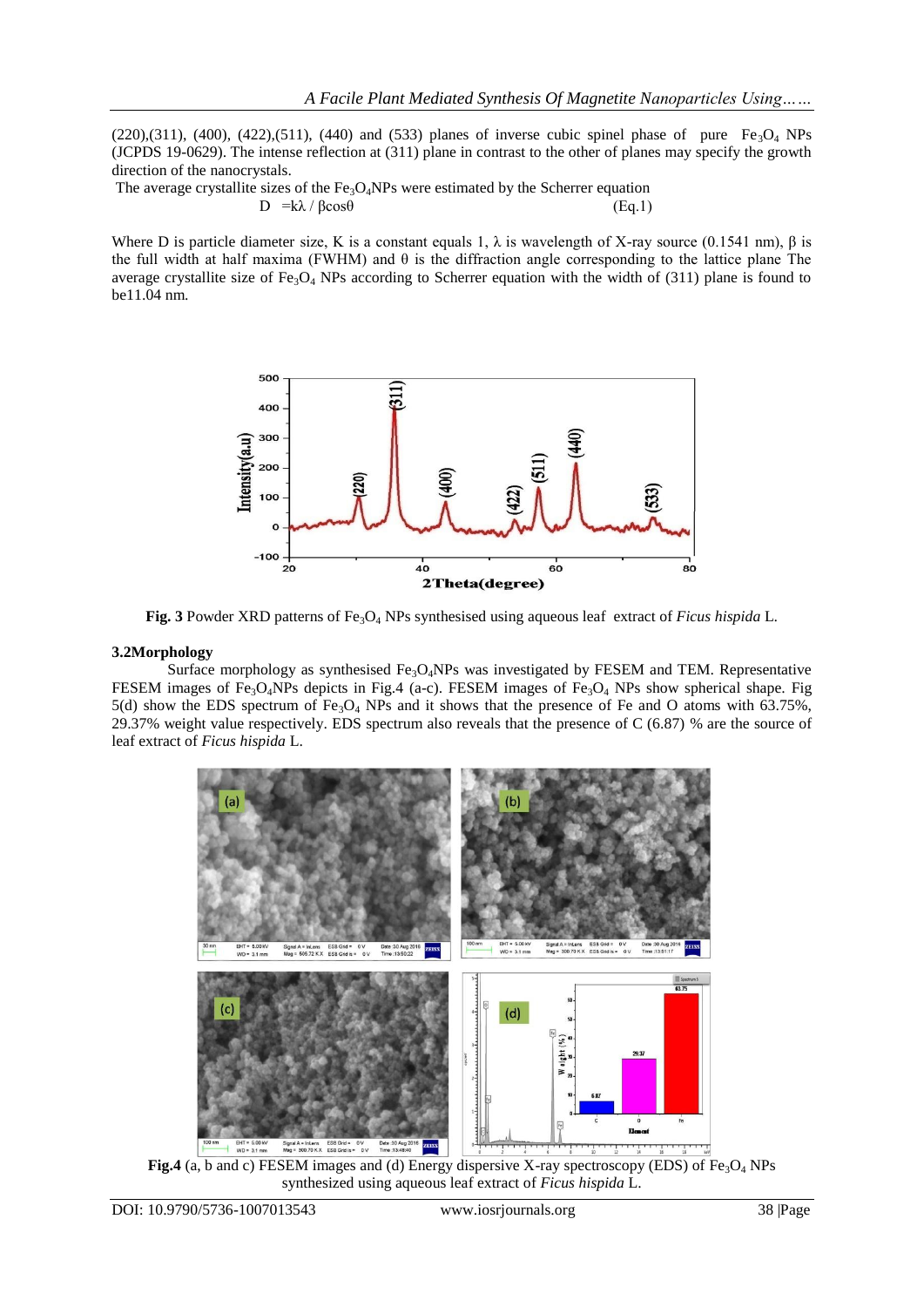TEM images of Fe3O4NPs synthesized using aqueous leaf extract of *Ficus hispida* L**.** represent in Fig 5(a-b). As can be seen in Fig 5(a-b), the morphology of the Fe<sub>3</sub>O<sub>4</sub> NPs was found to be cubic morphology with an average particle size 10.96 nm. It is very close to crystallite size (11.04). The selected area electron diffraction (SAED) pattern of the Fe<sub>3</sub>O<sub>4</sub> NPs shows in Fig 5 (c). The ring-like diffraction pattern indicates that the as synthesizedFe<sub>3</sub>O<sub>4</sub> NPs are crystalline. The size distribution histogram of synthesized Fe<sub>3</sub>O<sub>4</sub> NPs shows in Fig 5 (d).



**Fig 5** (a and b) Representative TEM images and (c) Selected Area Electron Diffraction (SAED) and(d) size distribution histogram of Fe<sub>3</sub>O<sub>4</sub> NPs synthesized using aqueous leaf extract of *Ficus hispida* L.

# **3.3Magnetic property**

The magnetic property of synthesized  $Fe<sub>3</sub>O<sub>4</sub>$  NPs was measured at room temperature by a Vibrating sample magnetometer (VSM). The magnetization curve of the synthesized  $Fe<sub>3</sub>O<sub>4</sub> NPs$  is presented in Fig.6. The sigmoidal shape of VSM curve of the synthesized  $Fe<sub>3</sub>O<sub>4</sub>$  NPs without hysteresis loop demonstration of super paramagnetic behaviour with the saturation magnetization (Ms) value 100 emu/g at room temperature.



**Fig. 6** The room temperature magnetization curve of Fe3O<sup>4</sup> NPs synthesized using aqueous leaf extract of *Ficus hispida* L.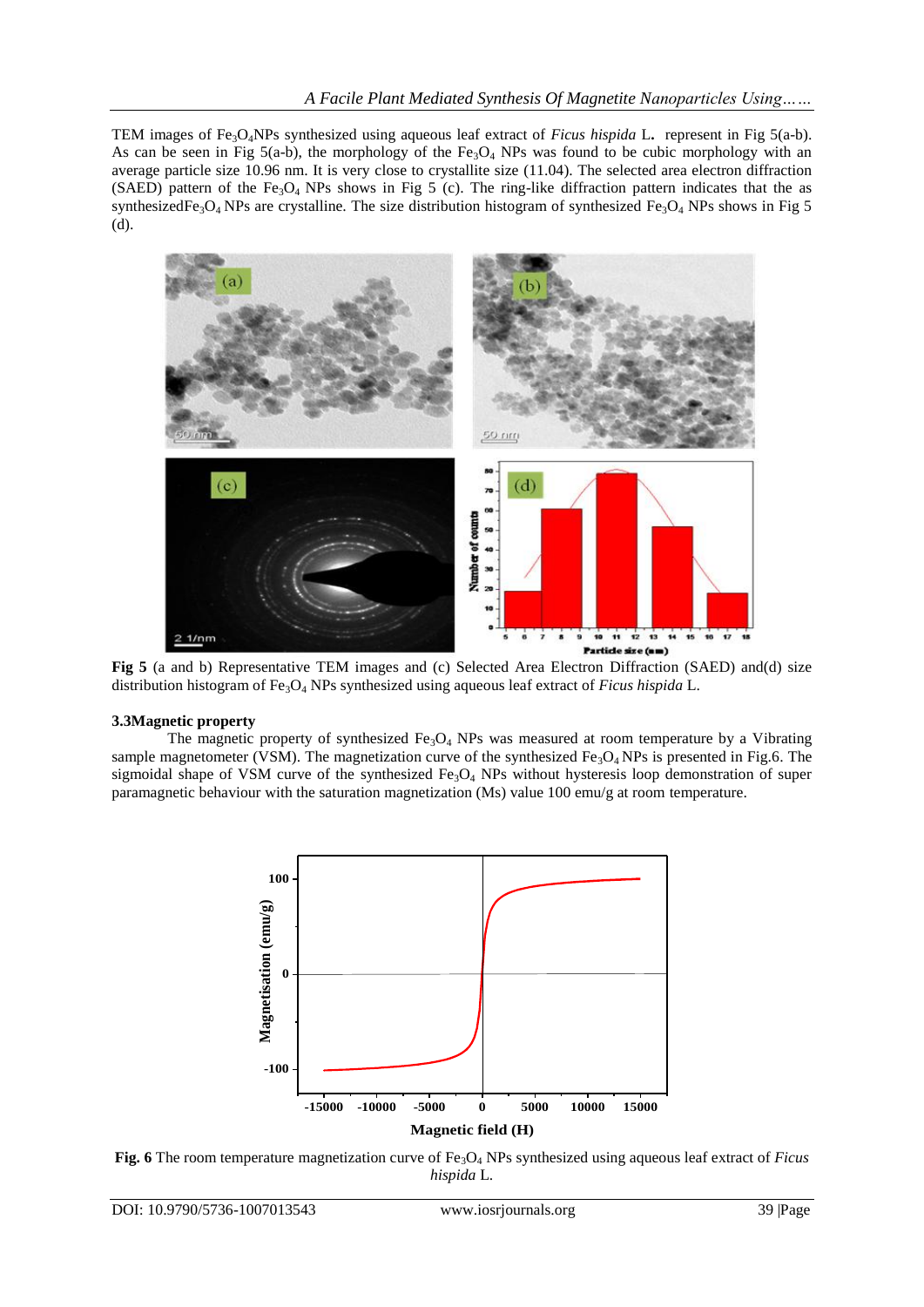### **3.4 FTIR characterisation of as prepared Fe3O<sup>4</sup> NPs**

FTIR spectra were recorded to identify the functionalities found on aqueous leaf extract of *Ficus hispida* L. and Fe<sub>3</sub>O<sub>4</sub> NPs. As shown in Fig 7(a-b), both FTIR spectra of and Fe<sub>3</sub>O<sub>4</sub> NPs obtained from aqueous leaf extract of *Ficus hispida* L. and aqueous leaf extract of *Ficus hispida* L. extract have close similarities, with some marginal shifts in peak position, clearly indicate the presence of phtoconstituents in the leaf extract act as a reducing and capping agent to the Fe3O<sup>4</sup> NPs. The phytochemical analysis of aqueous leaf extract of *Ficus hispida* L. based on FTIR spectrum strongly suggested the presence of flavoniods, tannins, carbohydrates and polyphenols, apart from other phytochemicals, which were mainly responsible for the preparation of the Fe3O4NPs. The FTIR spectrum of the aqueous leaf extract of *Ficus hispida* L. exhibited characteristic stretching frequencies at 3423,2926,2360,1622,1436,1315,1054,889,781,668cm<sup>-1</sup> .

The characteristic band at 3423, 2926,  $1622 \text{ cm}^{-1}$  are ascribed to the presence of O-H group of the phenolic compound, C-H group of alkane, C=C group of terpenoids respectively. In the case of synthesized  $Fe<sub>3</sub>O<sub>4</sub>$  NPs, a there was a shift in the absorbance peak of O-H group from 3423 to 3402 cm indicates O-H group of the phenolic group involved in the capping of  $Fe<sub>3</sub>O<sub>4</sub>NPs$ . There was also shift in the absorbance peak of C=C group of terpenoids from 1622 to 1628 cm<sup>-1</sup>. Also, a characteristic additional peak formed at 584 cm<sup>-1</sup>was observed for in the case of  $Fe_3O_4$  NPs which are due to characteristic stretching vibration of Fe-O. Hence, FTIR analyses were suggested that the effective capping of *Ficus hispida* L. leaf extract to synthesized Fe3O4NPs .



**Fig. 7** FTIR spectra of (a) Fe3O<sup>4</sup> NPs synthesised using aqueous leaf extract of *Ficus hispida* L. and (b) aqueous leaf extract of *Ficus hispida* L.

## **IV. Adsorption Studies**

The time-dependent UV–vis absorption spectra of MB in the solution at time 't' after the adsorption by synthesized Fe<sub>3</sub>O<sub>4</sub> NPs is shown in Fig. 8. The adsorption after 180 min there was not observed a further reduction of MB peak at 664 nm which ascribed to adsorption equilibrium was attained at the end of 180 min. Fig. 9 (a-b) is depicted that at the adsorption equilibrium (180 min), adsorption of Fe<sub>3</sub>O<sub>4</sub>NPs for MB [at 300 K,  $pH = 11$ , were found to be 91 %, 89%, 80% for concentration of 5 mgL<sup>-1</sup>, 10 mgL<sup>1</sup>, 15 mgL<sup>-1</sup>MB respectively.



Fig.8 The UV–Vis absorption spectra of MB (10 mgL<sup>-1</sup>) adsorbed by synthesized Fe<sub>3</sub>O<sub>4</sub> NPs at different time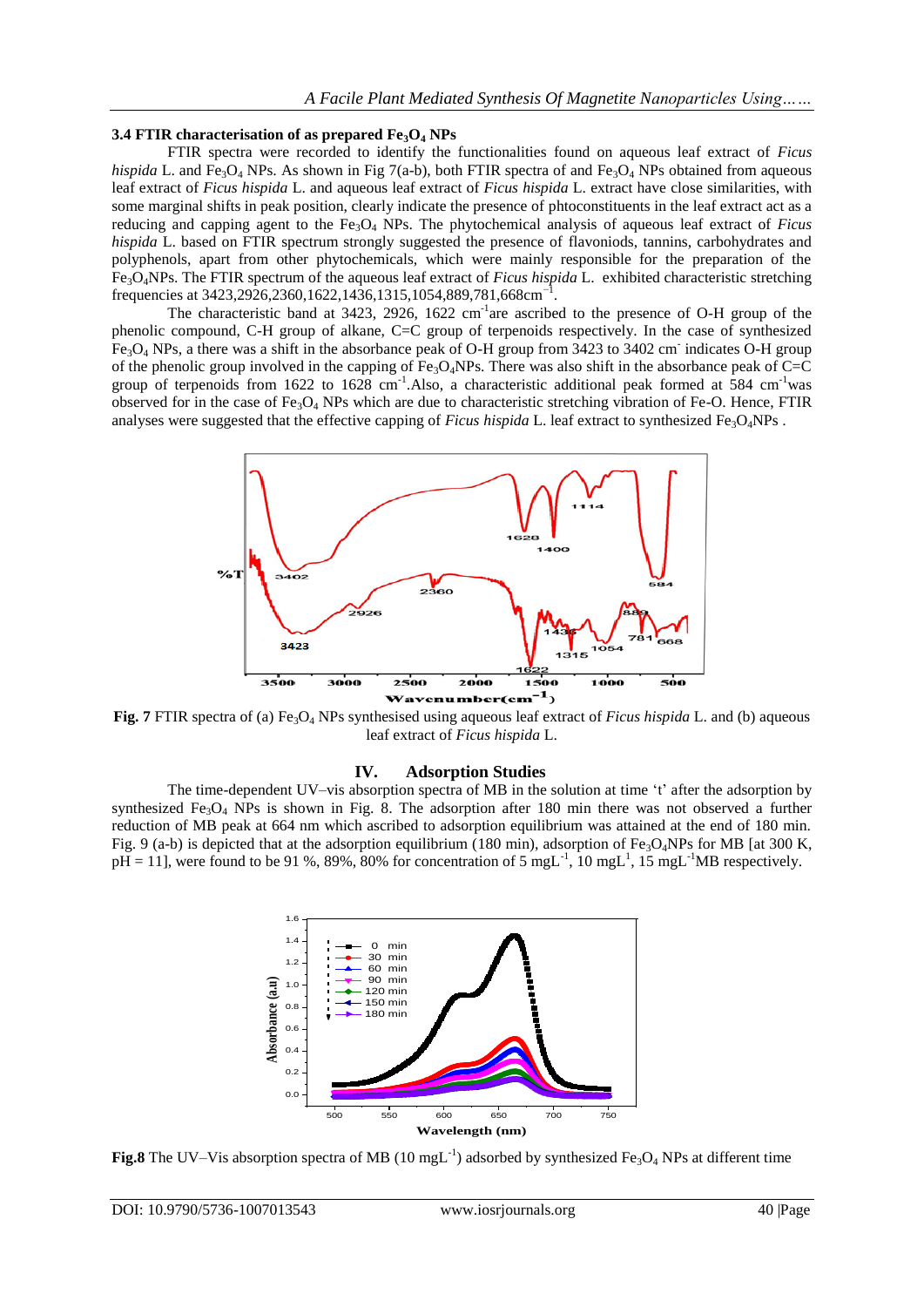

**Fig.9** (a) The percentage  $(\%)$  of dye adsorption removal, and (b) the amount of MB dye adsorbed (q in mg.L<sup>-1</sup>) at various concentration of MB onto  $Fe<sub>3</sub>O<sub>4</sub>$  NPs.

# **4.1 Adsorption kinetics**

The adsorption kinetics of MB on synthesized Fe<sub>3</sub>O<sub>4</sub> NPs was conducted at a different concentration of MB. Fig. 9(a-b) shows that the adsorption rate of MB on to synthesized Fe<sub>3</sub>O<sub>4</sub> NPs at a different initial concentration of 5 mgL<sup>-1</sup>, 10 mgL<sup>-1</sup>, 15 mgL<sup>-1</sup>of MB (at pH = 11 and 300 K). As shown in Fig. 9(b), the adsorption process was fast for the first 30 minuets and gradually reached to equilibrium at the end of180 min. The kinetics of adsorption of MB on synthesized  $Fe_3O_4$  NPs was investigated by pseudo-first-order [30] Eq. (3) and the pseudo-second-order Eq. (4) kinetic models. The pseudo-first-order kinetic model is described by the equation:

$$
\log (q_e - q_t) = \log q_e - (k_1/2.303) * t
$$
 Eq.(3)

Where  $k_1$  (min<sup>-1</sup>) is the pseudo-first-order rate constant of adsorption, qt (mg/g) and  $q_e$  (mg/g) are the amounts of the MB adsorbed at time t and at equilibrium.  $k_1$  (min<sup>-1</sup>) was determined from the slope of the plot of log (qe-qt) vs t (Fig. 10(a)) and it was obtained that the correlation coefficient value  $(R^2)$  is 0.925. Moreover, to validate the

kinetic of adsorption of MB pseudo-second-order kinetic model was also investigated.  
\n
$$
t/q_t = 1/k_2 q_e^2 + (1/q_e) * t
$$
 Eq (4)

Where  $k_2$  (g/mg min<sup>-1</sup>) is the pseudo-second-order rate constant,  $q_t$  (mg/g) and  $q_e$  (mg/g) are the amount of the MB adsorbed at time t and at equilibrium. The values of  $q_e$  and  $k_2$ can be calculated from the slope and intercept of a plot of t/q<sub>t</sub> vs t (Fig. 10 (b)). For this plot, correlation coefficient value ( $\mathbb{R}^2$ ) was found to be 0.98897 .It is concluded that the adsorption of MB on synthesized  $Fe<sub>3</sub>O<sub>4</sub>NPs$  was found to be a pseudo-second-order kinetic model and this implies that the adsorption process more likely proceeds through electrostatic interaction of MB and surface of synthesized  $Fe<sub>3</sub>O<sub>4</sub>$  NPs, also called by chemisorption process[31].

## **4.2 Adsorption isotherm**

Adsorption isotherm analyses are employed to investigate the maximum adsorption capacity of synthesized Fe<sub>3</sub>O<sub>4</sub> NPs. The equilibrium adsorption isotherm parameters of MB on synthesized Fe<sub>3</sub>O<sub>4</sub> NPs were analyzed using Langmuir and Freundlich isotherm models [32-33]. The Langmuir equation can be expressed as (Eq.5):

$$
C_e/q_e = C_e/Q_0 + 1/\ Q_0 b_L \qquad \qquad Eq(5)
$$

Where  $q_e(mg/g)$  is the equilibrium adsorption capacity of MB on the adsorbent,  $C_e(mg/L)$  is the equilibrium concentration of MB in the solution,  $Q_0$  (mg/g) is the maximum capacity of adsorbent, and b  $(L/mg)$  is the equilibrium constant relating to the enthalpy of process. Fig.10(c) shows that the experimental data well fitted to the Langmuir adsorption isotherm and it was found to be 16.39344mg/g maximum adsorption capacity. The correlation coefficient  $(R^2)$  and equilibrium constant (b<sub>L</sub>) values were found to be 0.9875 and 0.98387respectively. Besides, dimensionless factor (R<sub>L</sub>) of the Langmuir adsorption isotherm parameter calculates using Eq. 5. The  $R_L$  value was obtained 0.179618 which is in between 0 and 1. This indicates that the adsorption of MB on  $Fe<sub>3</sub>O<sub>4</sub>$  NPs is thermodynamically favorable.

$$
R_{L} = 1/(1 + b_{L} * C_{0})
$$
 (Eq. 6)

Where  $C_0$  (mg/g) is initial MB concentration,  $b_L$  (L/mg) is the Langmuir constant. For unfavourable sorption, RL > 1; for favourable sorption,  $0 < R<sub>L</sub> < 1$ ; for irreversible sorption RL < 0; for linear sorption,  $R<sub>L</sub> < 1$ The Freundlich isotherm (Eq. 7) can be expressed as: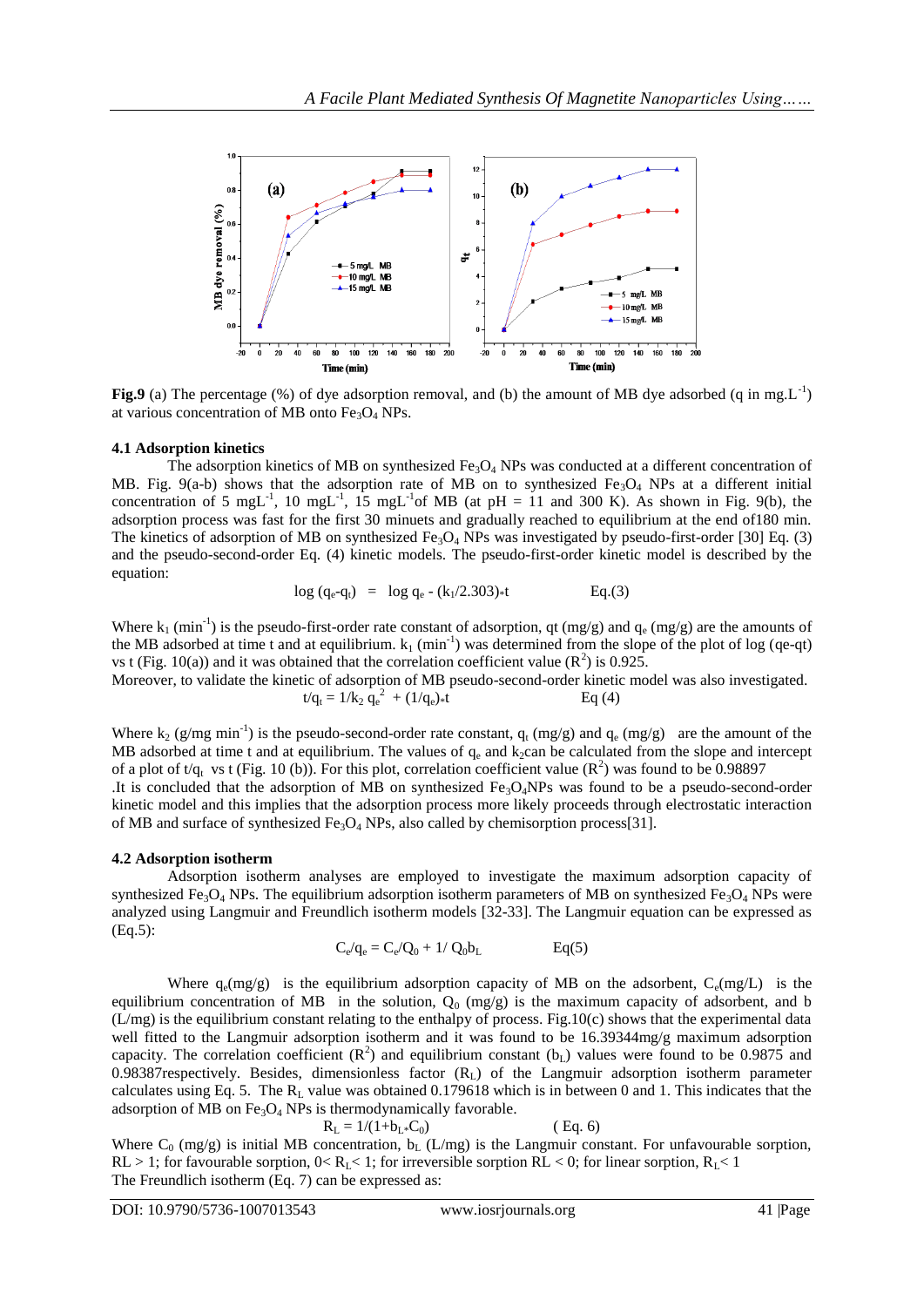$log q_e = log k_f + 1/n log C_e$ (Eq.7)

 $q_e(mg/g)$ , is the equilibrium adsorption capacity of MB on the synthesized Fe<sub>3</sub>O<sub>4</sub> NPs, k<sub>f</sub>(mg/g), 1/n are Freundlich constants representing the adsorption capacity (adsorption coefficient) at unit equilibrium concentration, and adsorption intensity. The value of Freundlich constant 'n' is 2.01.For this adsorption, n>1 indicating that MB favorably adsorbed on synthesized  $Fe<sub>3</sub>O<sub>4</sub>$  NPs. The correlation coefficient values of Langmuir model ( $R^2$ =0.9875) more close to unity than Freundlich model ( $R^2$ =0.8883), which indicates that the experimental data best fit with the Langmuir isotherm. The monolayer adsorption maximum adsorption capacity  $(Q_0)$  of synthesized Fe<sub>3</sub>O<sub>4</sub> NPs was found to be 16.39344 mg/g. This figure indicates that the *Ficus hispida* L. assisted synthesized  $Fe<sub>3</sub>O<sub>4</sub>$  NPs has comparative adsorption efficiency towards organic dyes.



**Fig.10** (a) Pseudo-first-order, (b) Pseudo-first-order kinetics plots, (c) Freundlich and (d) Langmuir adsorption isotherm plots of MB adsorption to synthesised  $Fe<sub>3</sub>O<sub>4</sub>$  NPs.

**Table 1:** The kinetic parameters calculated from Pseudo-first and Pseudo second order kinetics model on adsorption of MB onto the synthesized  $Fe<sub>3</sub>O<sub>4</sub>$  NPs

| <b>Parameters</b>                  | Initial concentration of dye |          |          |  |
|------------------------------------|------------------------------|----------|----------|--|
|                                    | 5 ppm                        | $10$ ppm | $15$ ppm |  |
| $q_e, exp.$ (mg.g)                 | 4.56643                      | 8.9021   | 12.00699 |  |
| <b>Pseudo first order kinetics</b> |                              |          |          |  |
| $k_1$ (min <sup>-1</sup> )         | 0.013519                     | 0.019276 | 0.014923 |  |
| $q_e$ cal (mg/g)                   | 4.336207                     | 7.12164  | 10.43999 |  |
| $\tilde{\mathbf{R}}^2$             | 0.97506                      | 0.925    | 0.89399  |  |
| Pseudo second order kinetics       |                              |          |          |  |
| $k_2$ (g/mg/min)                   | 0.03787                      | 0.09808  | 0.094543 |  |
| $q_e$ cal $(mg/g)$                 | 5.027652                     | 9.263548 | 12.54705 |  |
| $\mathbf{R}^2$                     | 0.93528                      | 0.98897  | 0.9897   |  |

**Table 2:** The Langmuir and Freundlich adsorption Isotherm parameters for adsorption of MB on synthesized  $Fe<sub>3</sub>O<sub>4</sub>$  NPs

| <b>Isotherm</b> models     | <b>Parameters</b> |                                                               |                |  |
|----------------------------|-------------------|---------------------------------------------------------------|----------------|--|
| <b>Langmuir Isotherm</b>   | $Q_0$ (mg/g)      | $b_L(L/mg)$                                                   |                |  |
|                            | 16.39344          | 0.98387                                                       | 0.9875         |  |
| <b>Freundlich Isotherm</b> | 1/n               | $k_f$ (mg <sup>1-1/n</sup> L <sup>1/n</sup> g <sup>-1</sup> ) | $\mathbf{R}^2$ |  |
|                            | 0.497             | 7.413102                                                      | 0.8883         |  |

## **V. Conclusion**

We have synthesized for the first time  $Fe<sub>3</sub>O<sub>4</sub>$  NPs using aqueous leaves extract of *Ficus hispida* L. The synthesised Fe<sub>3</sub>O<sub>4</sub> NPs have shown characteristic absorption band at 379 nm. XRD study of the synthesised Fe3O<sup>4</sup> NPs has shown cubic inverse spinel structure with crystallite sizes of 11.04 nm. The FESEM and TEM images were clearly shown that the spherical shape of Fe<sub>3</sub>O<sub>4</sub> NPs with average particles size of 10.96 nm. The